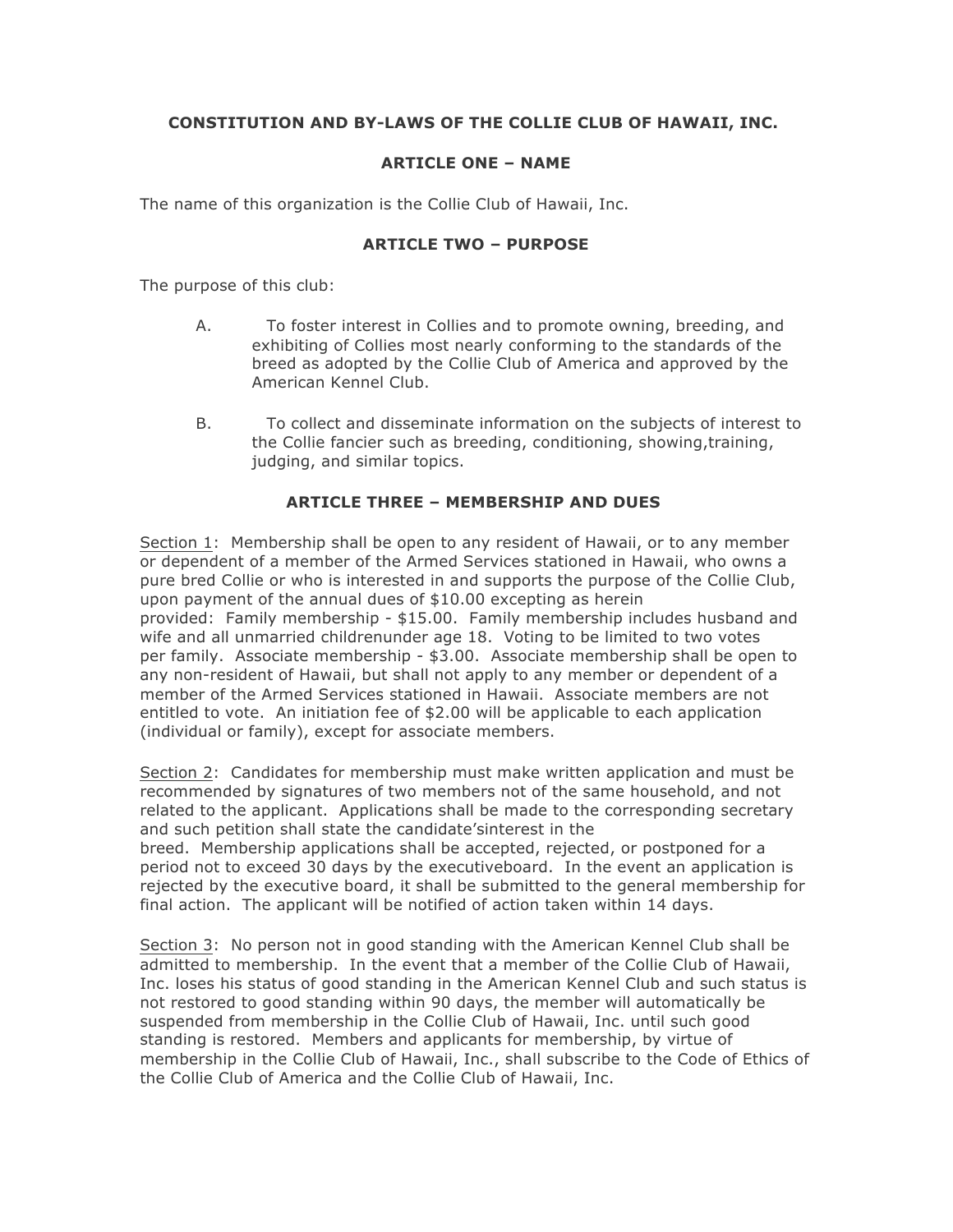Section 4: Any member may resign by written notice to the corresponding secretary excepting when owing dues or other monies to the club, or when misconduct charges are pending against him.

Section 5: Expulsion. Any member may be expelled by written vote of 2/3 of the membership present provided that such member shall be given notice of charges against him of conduct detrimental to the club and shall have the opportunity to answer such charges at a regular or special meeting. Written notice of proposed expulsion shall be sent to all members at least 30 days prior to the regular or special meeting at which such vote is to be taken and shall specify the charges being made against the member proposed to be expelled. All proposals for expulsion shall come from the executive board.

Section 6: Dues shall be payable on January  $1<sup>st</sup>$  of each year or upon election to membership. Members may be dropped for non-payment of dues after March  $31^{st}$  of each year or after 90 days following their membership ratification. Members whose dues are unpaid for 45 days shall not be considered in good standing and shall not be entitled to vote, hold office, or enjoy other privileges of membership. Prior to termination, good standing may be restored upon payment of all arrears in dues.

## **ARTICLE FOUR – OFFICERS AND DIRECTORS**

Section 1: The officers of the club shall be a president, a vice-president, a corresponding secretary, a recording secretary, and a treasurer.

Section 2: There shall be three directors who with the five officers shall constitute the executive board.

Section 3: Vacancies occurring in the offices of the club shall be filled by election at the next regularly scheduled club meeting, provided the membership shall have been notified in writing at least 20 days prior to such meeting. The corresponding secretary shall notify the members of a vacancy as soon as he or she is aware that such vacancy exists. The officers and/or directors shall serve until the next annual meeting, or until replaced.

Section 4: Duties of officers shall be those usually delegated to such offices, and those of the executive board the duties of general direction of the club's business.

- A. The president shall preside at all meetings of the club and of the executive board, and shall have the duties and powers normally appurtenant to the office of president in addition to those particularly specified in these by-laws. The president shall appoint committees as needed and will also be an ex-officio member of all committees with the exception of the nominating committee.
- B. The vice-president shall have the duties and exercise the powers of the president in the case of the president's death, absence, or incapacity. The vice- president shall be the chairman of the ways and means committee and shall also be an ex-officio member of all other committees.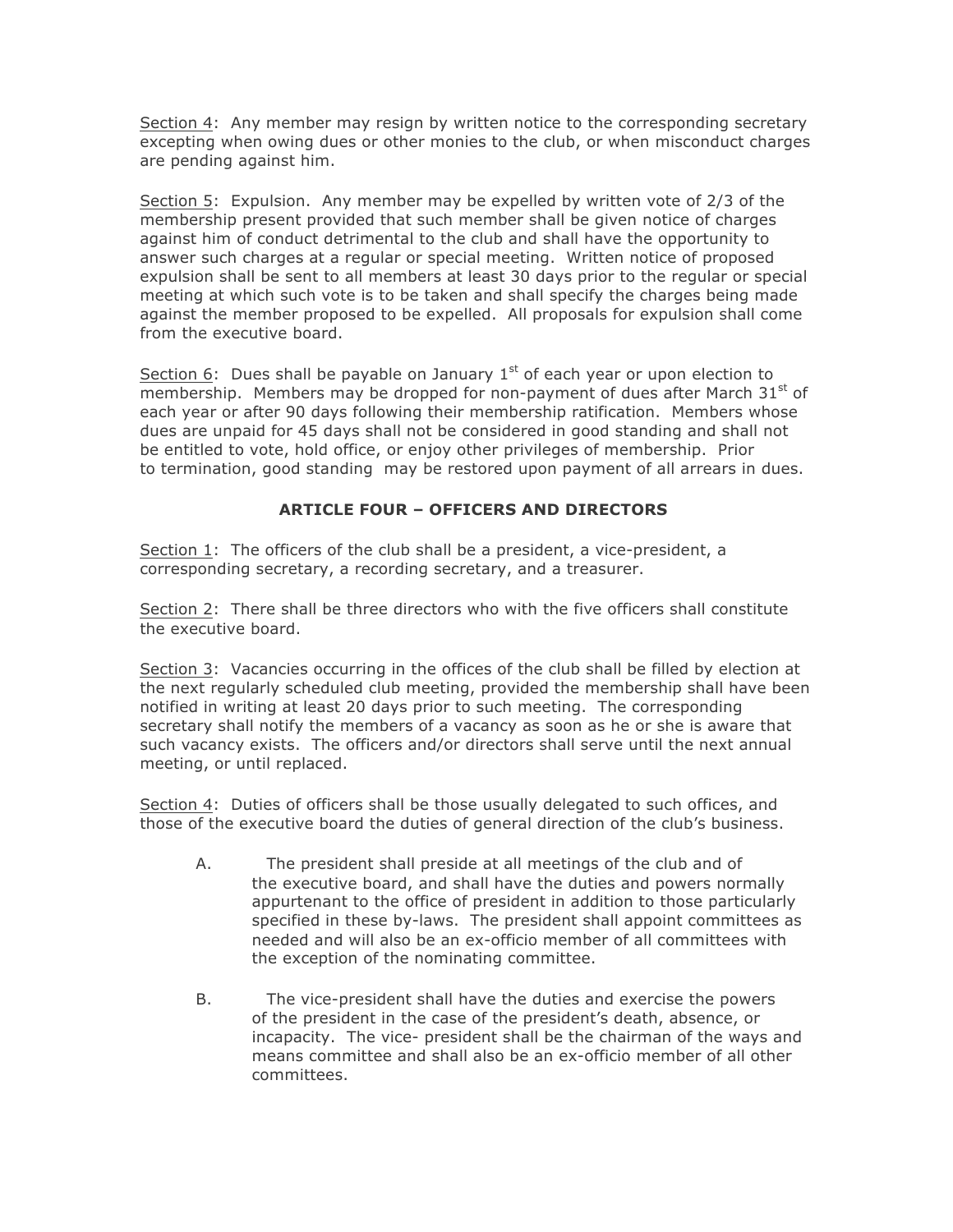- C. The corresponding secretary shall be responsible for most of the club's written communications. Duties include the following:
	- 1. To send out notices of general, board and special meetings.
	- 2. To notify chairmen and members of committees of the appointments.
	- 3. To call the roll at meetings if necessary.
	- 4. To keep a record of the names and addresses of members supplied by the treasurer.
	- 5. To notify candidates of their election.
	- 6. To give an account of the year's work at the annual meeting.
	- 7. To notify new members of their election to membership.
- D. The recording secretary's regular duties are as follows:
	- 1. To attend all general and executive board meetings and to record their transactions in the minutes with the exact wording of each motion that was seconded, who made the motion, and whether it was lost or carried.
	- 2. To keep the minutes of all meetings and to read the minutes at the next meeting.
	- 3. To see that the president is provided with a copy of the minutes of the last meeting.
	- 4. To file all reports with dates and signature of the committee chairmen or officers making the reports.
	- 5. To record and file the names and addresses of all members and of standing committees and special committees with their chairmen.
	- 6. To bring a copy of the constitution, by-laws, and any standing rules to each meeting for reference.
	- 7. In the absence of the president and vice president, to call the meeting to order and to conduct it until a temporary chairman is appointed.
	- 8. At the annual meeting will present a report of her year's work.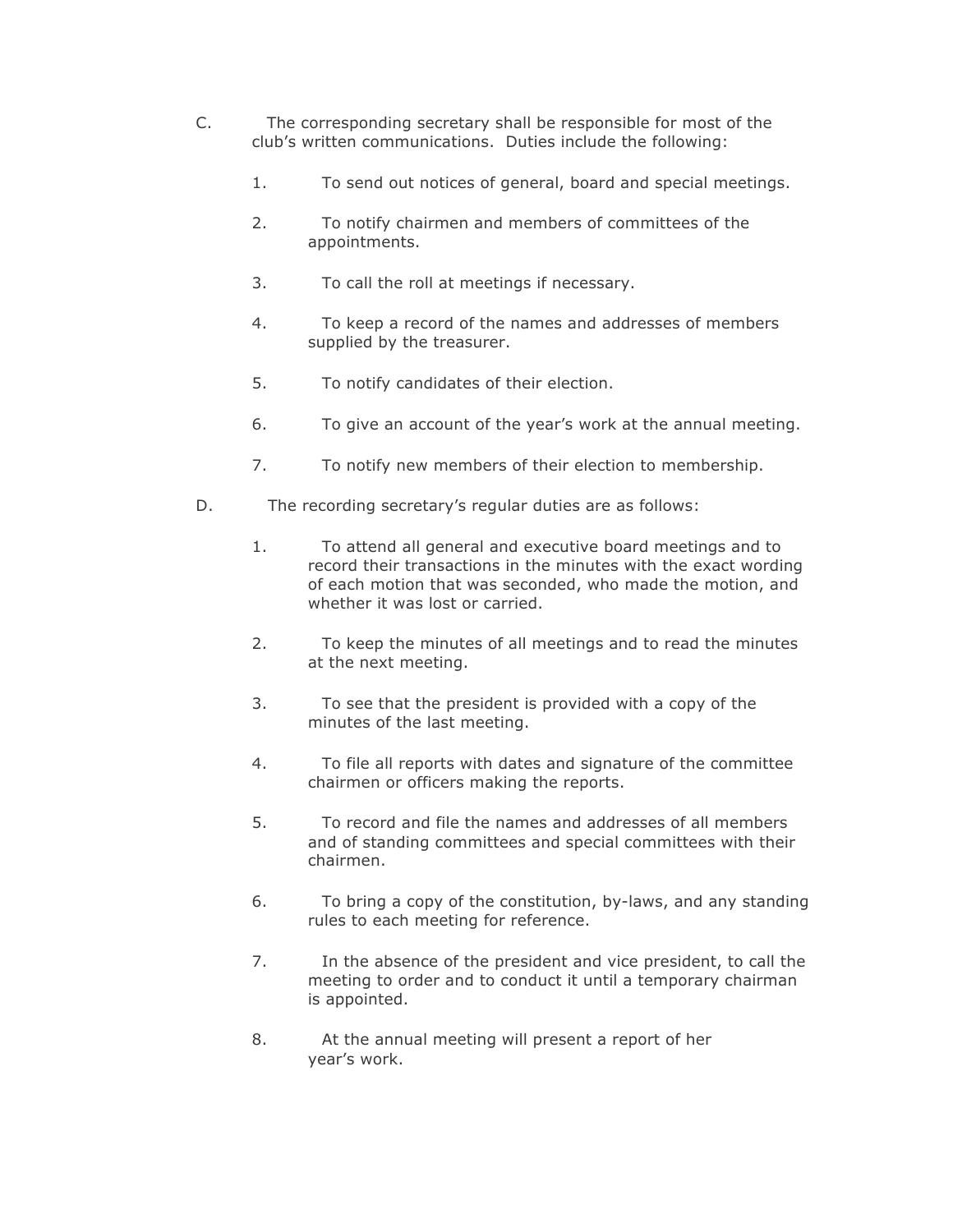- E. The treasurer shall collect and receive all monies due or belonging to the club. He shall deposit the same in a bank designated by the board, in the name of the club. His books shall at all times be open to inspection of the board and he shall report to them at every meeting the condition of the club's finances and every item of receipt or payment not before reported; and at the annual meeting he shall render a written account of all monies received and expended during the previous fiscal year. An audit will be carried out whenever a change of treasurer occurs, but at least once a year.
- F. The offices of corresponding secretary and recording secretary may be held by the same person, in which case the board shall be comprised of the officers and three other persons.

# **ARTICLE FIVE – ELECTIONS**

Section 1: Election of officers and directors shall be held at the annual meeting. Voting shall be by secret ballot of all the members present. Theofficers and directors so elected shall serve for one year; they may be re-elected.

Section 2: A nominating committee consisting of three members shall be appointed by the president at the regular October meeting. Such committee shall include not more than two members who are current officers or directors and will not include the present president. Such committee shall nominate officers and directors for the ensuing year.

- A. The committee shall nominate at least one candidate for each office, and at least three candidates for the three other positions on the board; and after securing the consent of each person so nominated, shall immediately report their nominations to the corresponding secretary in writing.
- B. Upon receipt of the nominating committee's report, the corresponding secretary shall, at least ten days prior to the annual meeting, notify each member in writing of the candidates so nominated.
- C. Additional nominations may be made from the floor at the annual meeting by any member in attendance provided that the personso nominated does not decline when his name is proposed, and provided further that if the proposed candidate is not in attendance at this meeting, his proposer shall verify that the candidate will accept if elected.

## **ARTICLE SIX – MEETINGS**

Section 1: Meetings shall be held monthly at places and times designated by the chair.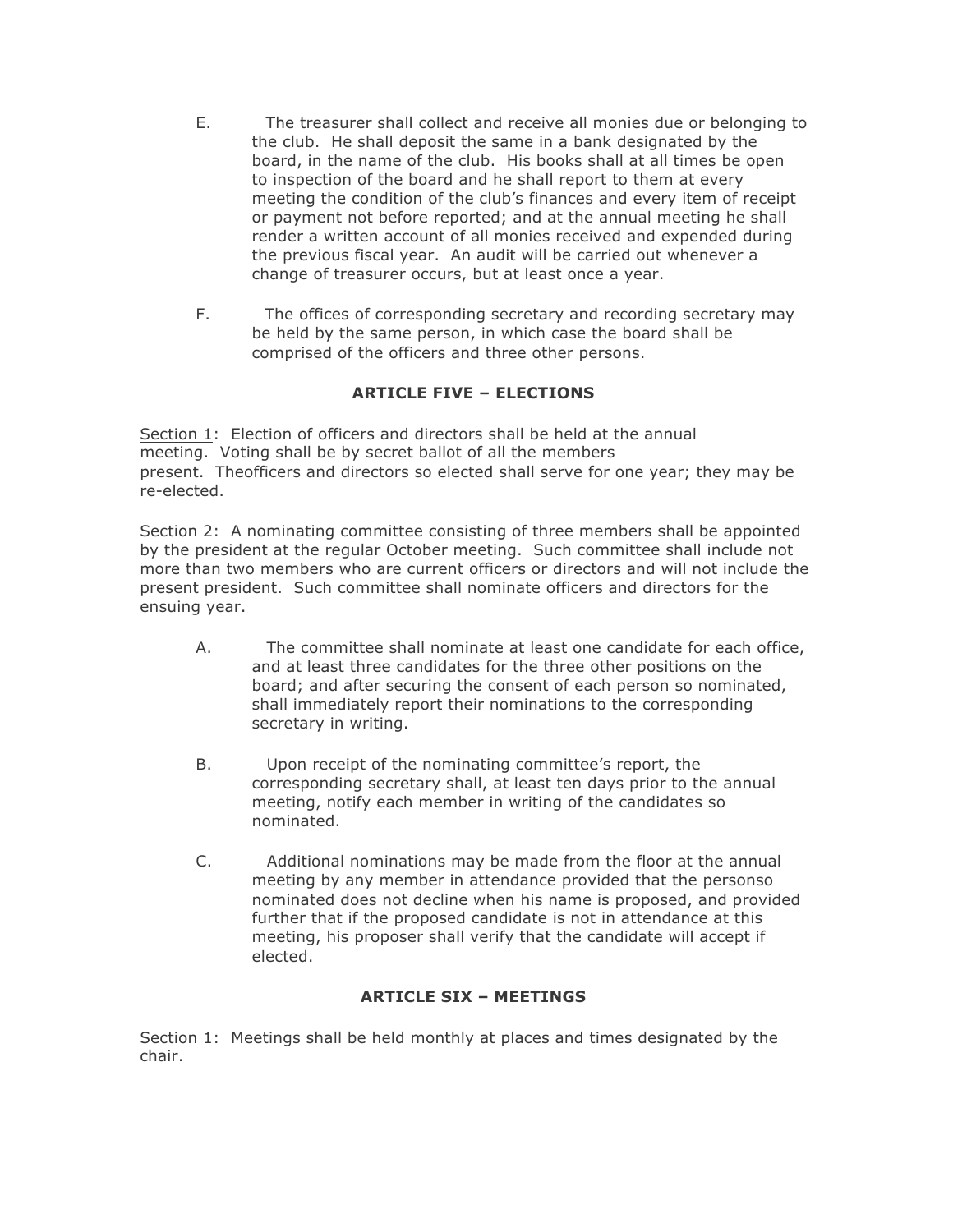Section 2: The corresponding secretary shall notify the membership of such meetings.

Section 3: The annual meeting shall be the regular one held in December of each year.

Section 4: Meetings of the executive board shall be held on call by the president.

Section 5: A quorum shall be required to be present at all meetings in order to transact any business. A quorum shall constitute:

- A. General membership meeting the lesser of 15 voting members or 1/3 of the total voting members of the club.
- B. Executive board meeting four members.

Section 6: All action of the general membership and executive board shall be by simple majority of those present except where otherwise specified in these by-laws.

Section 7: At meetings of this club, the order of business, so far as the character and nature of the meeting may permit, shall be as follows:

Minutes of the last meeting Report of President Report of Recording Secretary Report of Corresponding Secretary Report of Treasurer Report of Committees Election of Officers and Board (at annual meeting) Unfinished business New business Adjournment

Section 8: At meetings of the Board, the order of business, unless otherwise directed by majority vote of those present, shall be as follows:

Reading of minutes of last meeting Report of Recording Secretary Report of Corresponding Secretary Report of Treasurer Report of Committees Unfinished business New Business Adjournment

#### **ARTICLE SEVEN – DISSOLUTION**

Section 1: The club may be dissolved at any time by the written consent of not less than 2/3 of the total voting members. In the event of the dissolution of the club, whether voluntary or involuntary or by operation of law, none of the property of the club nor any proceeds thereof nor any assets of the club shall be distributed to any members of the club, but after payment of the debts of the club its property and